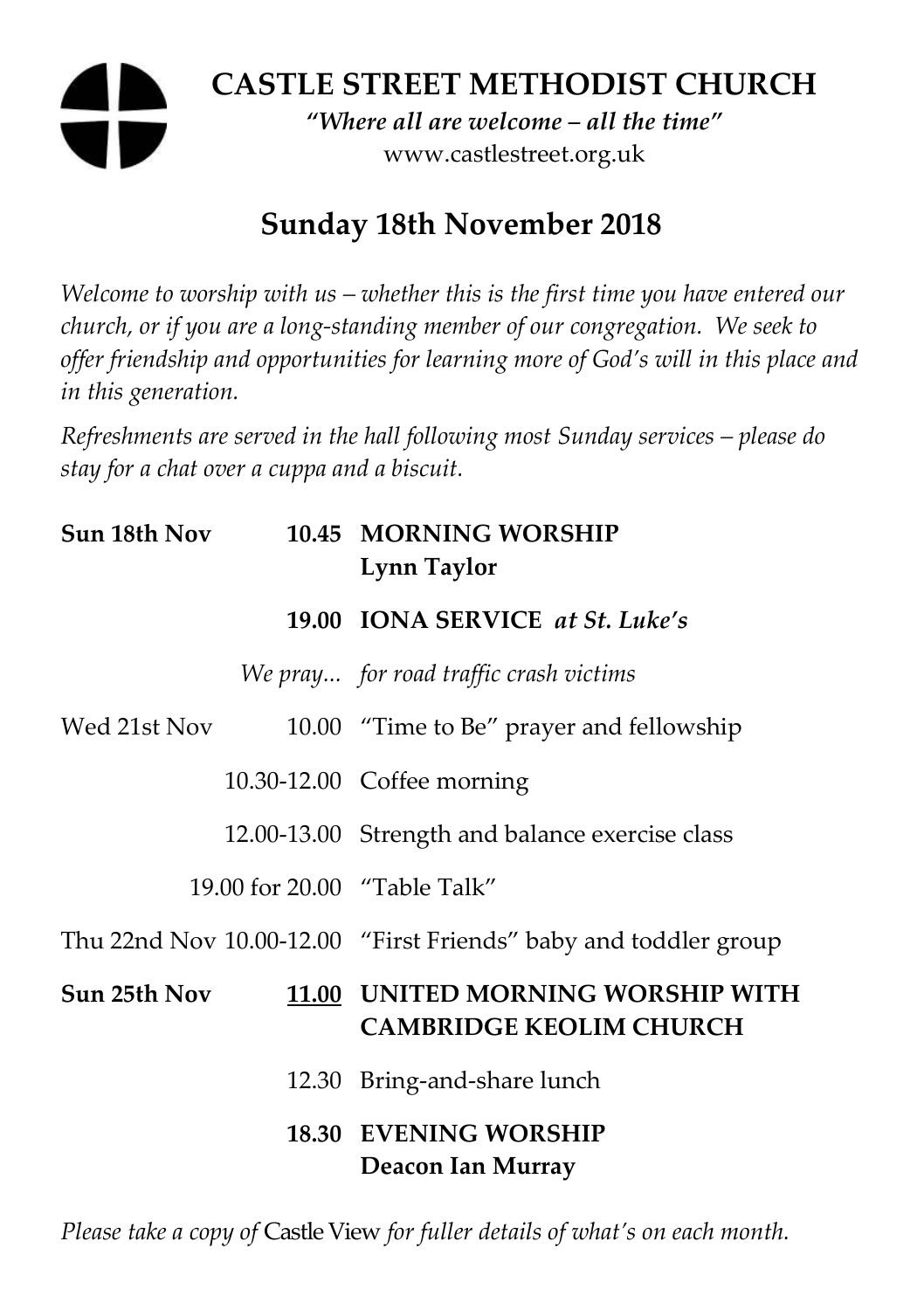#### **Bible readings for this morning's service**

1 Samuel 1: 4-20 *(page 232)* Hebrews 10: 11-14, 19-25 *(page 213)*

+\*\*\*\*\*\*\*

#### **United worship with Yeolim Church next Sunday morning**

Next Sunday morning we have another joint service with our Korean friends. As last year, the service will be conducted mostly in English (with hymns sung in English), although Pastor Kim will preach in Korean with an English translation (last year Alison preached, and there was a Korean translation). The service starts at 11am, and will be followed by a bringand-share lunch – there is a sign-up sheet in the foyer for offers of food.

As year, there will be a joint choir for the service, who will sing a lively introit as the call to worship and then an anthem later on. It is being led by Brian, and it would be great to have as many singers from Castle Street as we can! There will be a choir practice today at about 12.30pm (the Koreans are coming early so that we don't have to stay too late), with another one before the service next Sunday at about 10am. Please speak to Brian if you would like to know more – or to promise your help!

There will be a greater demand than usual for car parking spaces. If anyone is able to car-share or park somewhere other than the church car park, that would help to make space for those who rely on parking close to the church door. And if you really need a space, getting here slightly earlier might help.

+\*\*\*\*\*\*\*

**Come and Sing for Christian Aid in Cambridge, Saturday 1st December**  Calling all singers! Following last year's success, local Christian Aid supporters are repeating their Carol Singing Event in the Grand Arcade. Last year the repertoire ranged from *Rudolf the Red-Nosed Reindeer* to *Hark! The Herald Angels Sing* and included a number of requests from the audience. Whether you enjoy singing or could just chat to people about the work of Christian Aid, you would be very welcome – it's taking place from 1.30pm until 3.30pm. For more information, contact Pamela Richardson at Christian Aid (e-mail: prichardson@christian-aid.org) or speak to Frances Klein (tel.: (01223) 306 846).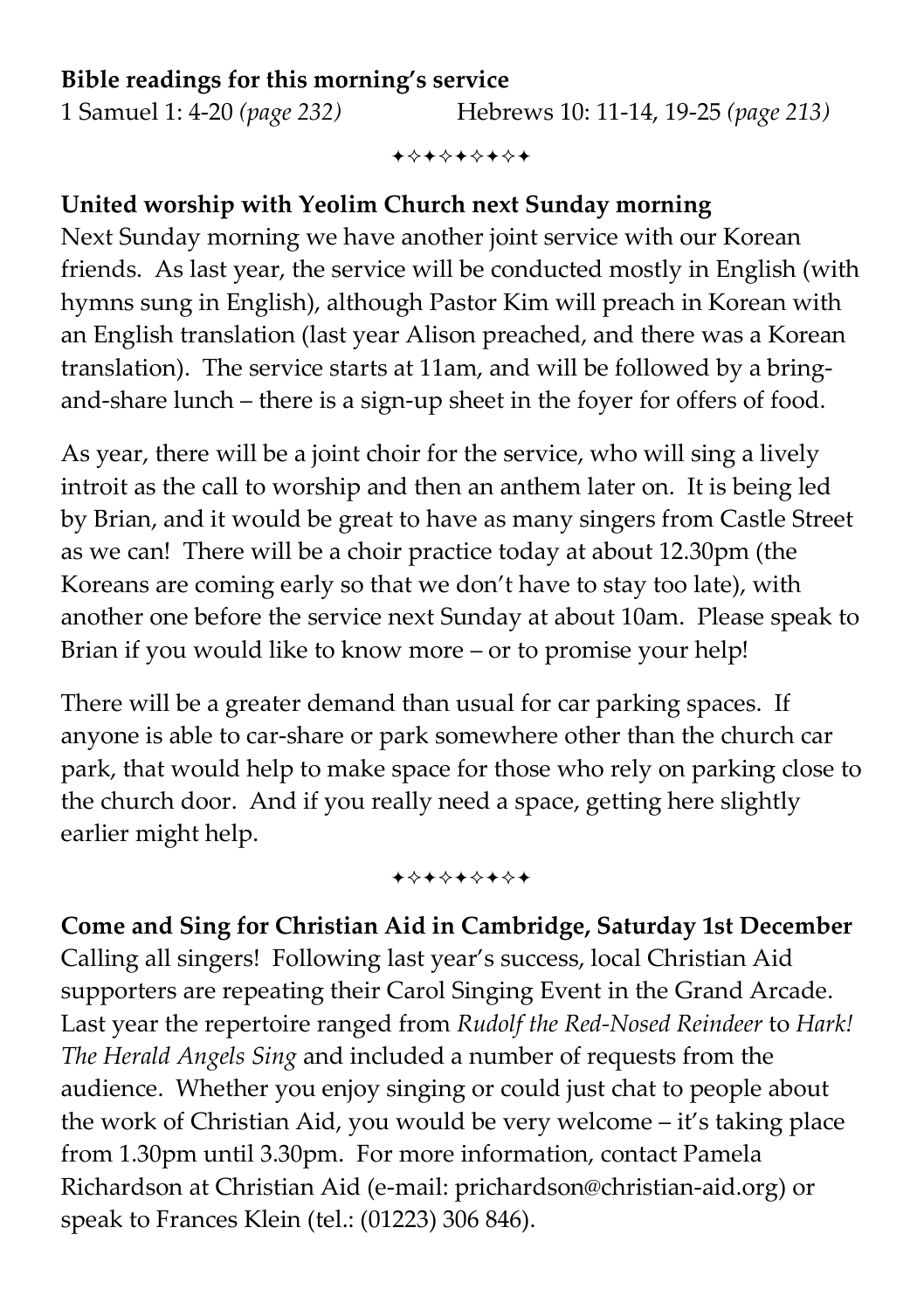### **A Cracking Christmas Quiz Night, Saturday 8th December**

A date for your diary – on Saturday 8th December we shall be hosting a family-friendly quiz night with prizes to be won, food to enjoy together, fun to be had, and also raising money for a worthy cause. Full details to follow, but if you'd like to help in any way, please speak to Kirk (e-mail: kzirk1989 *at* icloud *dot* com).

+\*\*\*\*\*\*\*

#### **St. Giles' Christmas Tree Festival and associated events**

The annual Christmas Tree Festival at St. Giles' Church takes place in about a fortnight. The opening ceremony is on Friday 30th November, from 6pm to 7pm; it will be opened by Cllr. Jamie Dalzell, and the trees and their decorators will be blessed, to the accompaniment of music by Quadriga. There will be mulled wine, soft drinks and mince pies to enjoy.

The Christmas tree festival continues every day from Saturday 1st to Sunday 9th December, with the church open from 10.30am to 4pm (but please be aware of any services taking place on the two Sundays).

On Saturday 1st December there will be a Christmas Mini-market, starting at 10.30am and going through until 4pm, while there is also a Scandinavian Advent Wreath Binding workshop from 1pm to 4.30pm (cost £12 per wreath, plus £2 for candlesticks, with profits going to the Namuncha Schools Project in Kenya). The Advent Carol Service takes place on Sunday 2nd December at 3.30pm – a choral service with congregational carols and a programme of pieces performed by Cantores. Then on Thursday 6th December you can enjoy "Tea among the trees" between 2pm and 4pm.

#### +\*\*\*\*\*\*\*

#### **Orwell Christmas Tree Festival, 8th and 9th December**

The eighteenth Christmas Tree Festival at Orwell Methodist Church takes place on Saturday 8th and Sunday 9th December, with the church open from 12 noon until 6pm on the Saturday and from 2.30pm until 6pm on the Sunday. On the Sunday there will also be carol singing and mince pies round the fire from 4pm. There will also be a cake and gift stall, and soup, rolls, toasted sandwiches and drinks.